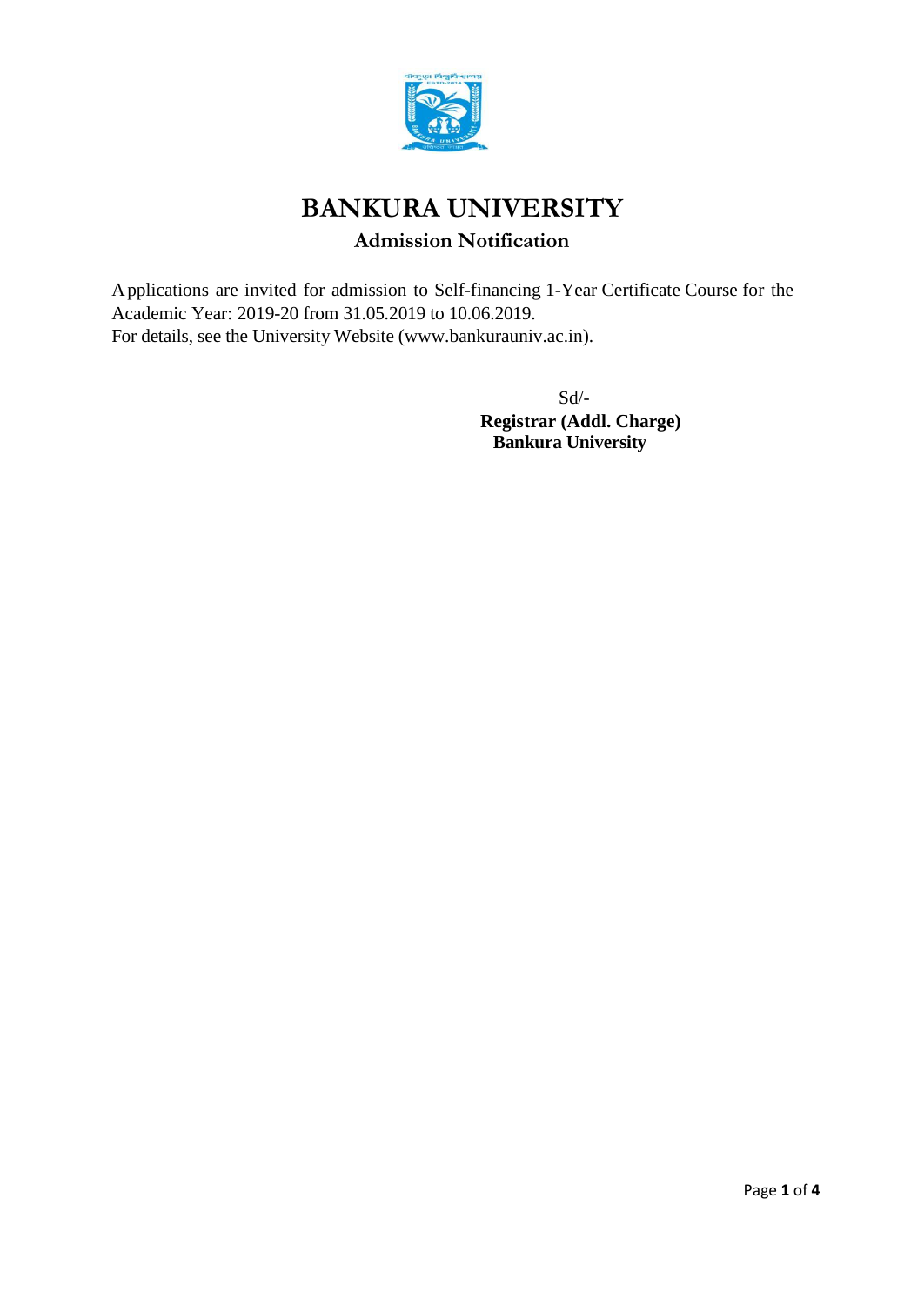

## **BANKURA UNIVERSITY**

(West Bengal Act XIX of 2013- Bankura University Act, 2013**)**

## **Information Booklet for Self-financing 1-Year Certificate Course for the year 2019-20**

## **Jamini Roy Institute of Art and Culture, Abhibyakti Beliatore, 4th Campus, Bankura University, PIN- 722203**

| 1.             |                                                                                             |                 |                       |                       |                       |                       |
|----------------|---------------------------------------------------------------------------------------------|-----------------|-----------------------|-----------------------|-----------------------|-----------------------|
| Sl.<br>no.     | <b>Certificate Course</b>                                                                   | <b>Duration</b> | <b>Minimum</b><br>Age | <b>Maximum</b><br>Age | No of<br><b>Seats</b> | Eligibility           |
| $\mathbf{1}$   | Folk Songs (Bhadu, Tusu,<br>Mansa Mangal, Jhumur,<br>Baul and others)                       | 12 Months       | No bar                | No bar                | 30                    | 12 <sup>th</sup> Pass |
| $\overline{2}$ | <b>Theatre Art</b>                                                                          | 12 Months       | No bar                | No bar                | 30                    | 12 <sup>th</sup> Pass |
| $\overline{3}$ | Bishnupur Gharana Music                                                                     | 12 Months       | No bar                | No bar                | 30                    | 12 <sup>th</sup> Pass |
| $\overline{4}$ | Painting                                                                                    | 12 Months       | No bar                | No bar                | 30                    | 12 <sup>th</sup> Pass |
| 5              | Sculpture and Stone<br>Carving                                                              | 12 Months       | No bar                | No bar                | 30                    | 12 <sup>th</sup> Pass |
| 6              | Bamboo Work, Bēla mālā<br>work, Paddy/Grain Work,<br>Conch Shell work,<br>Coconut cell work | 12 Months       | No bar                | No bar                | 30                    | $10^{th}$ Pass        |
| $\overline{7}$ | Dokra work, Brass work                                                                      | 12 Months       | No bar                | No bar                | 30                    | 12 <sup>th</sup> Pass |
| 8              | Pottery & Terracotta                                                                        | 12 Months       | No bar                | No bar                | 30                    | 12 <sup>th</sup> Pass |
| 9              | Santali Folk                                                                                | 12 Months       | No bar                | No bar                | 30                    | 10 <sup>th</sup> Pass |

## **General Information**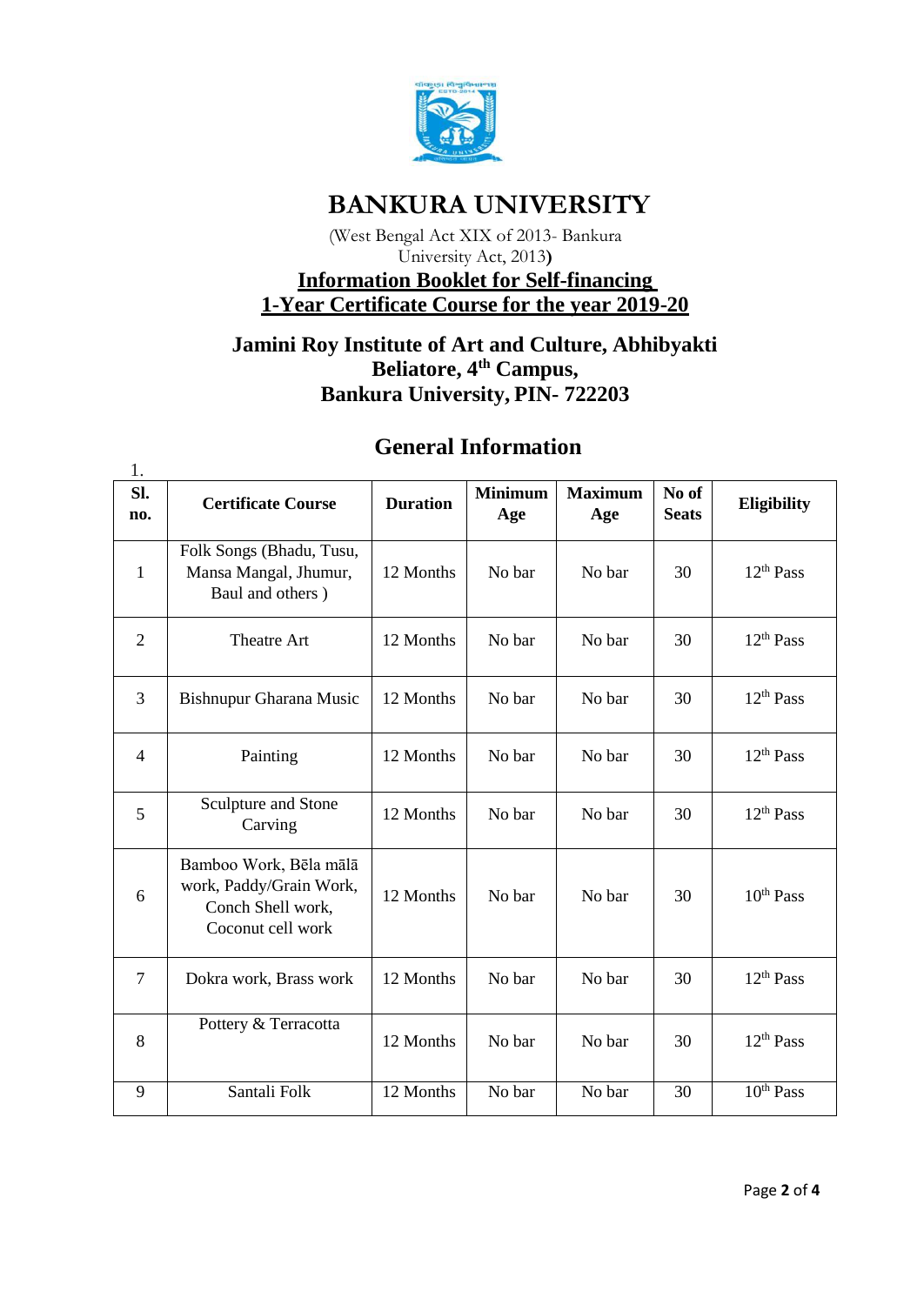2. Admission/Semester Fees for the courses applicable in Bankura University:

| <b>Sl. No.</b> | <b>Type of Fees</b>  | <b>Particulars</b> | <b>Amount</b><br>(Rs.) |
|----------------|----------------------|--------------------|------------------------|
| 1              | Admission            | For all Dept.      | 200                    |
| $\overline{2}$ | Tuition              | Do                 | Course<br>fee          |
| 3              | Library              | Do                 | 200                    |
| 4              | Development          | Do                 | 200                    |
| 5              | <b>Identity Card</b> | Do                 | 50                     |
| 6              | Games & Sports       | Do                 | 100                    |
| 7              | Registration         | Do                 | 100                    |
| 8              | Enrolment            | Do                 | 100                    |
| 9              | Magazine             | Do                 | 50                     |
| 10             | Students Aid Fund    | Do                 | 50                     |
| 11             | Cultural Activity    | Do                 | 200                    |
| 12             | Electricity          | Do                 | 100                    |
| 13             | Generator            | Do                 | 100                    |

| 3.           |                             |                            |                              |  |  |
|--------------|-----------------------------|----------------------------|------------------------------|--|--|
| Sl. No.      | Category                    | <b>Course Fee</b><br>(Rs.) | <b>Total Amount</b><br>(Rs.) |  |  |
| $\mathbf{1}$ | Folk song                   | 4000.00                    | 5450.00                      |  |  |
| 2            | Theatre Art                 | 6000.00                    | 7450.00                      |  |  |
| 3            | Bishnupur Gharana Music     | 10,000.00                  | 11450.00                     |  |  |
| 4            | Painting                    | 8000.00                    | 9450.00                      |  |  |
| 5            | Sculpture & Stone Carving   | 8000.00                    | 9450.00                      |  |  |
| 6            | Bamboo, Belmala, Grain Work | 6000.00                    | 7450.00                      |  |  |
| 7            | Dokra & Brass Work          | 12000.00                   | 13450.00                     |  |  |
| 8            | Pottery & Terracotta        | 8000.00                    | 9450.00                      |  |  |
| 9            | Santali Folk                | 4000.00                    | 5450.00                      |  |  |

4. Admission form: Rs 100.00,

Please ensure that you are filling genuine application form available on Bankura University sales counter (Administrative Building, Main Campus, Bankura University)

5. All payment during registration and admission will be made through cash at the cash counter only (Administrative Building, Main Campus, Bankura University).